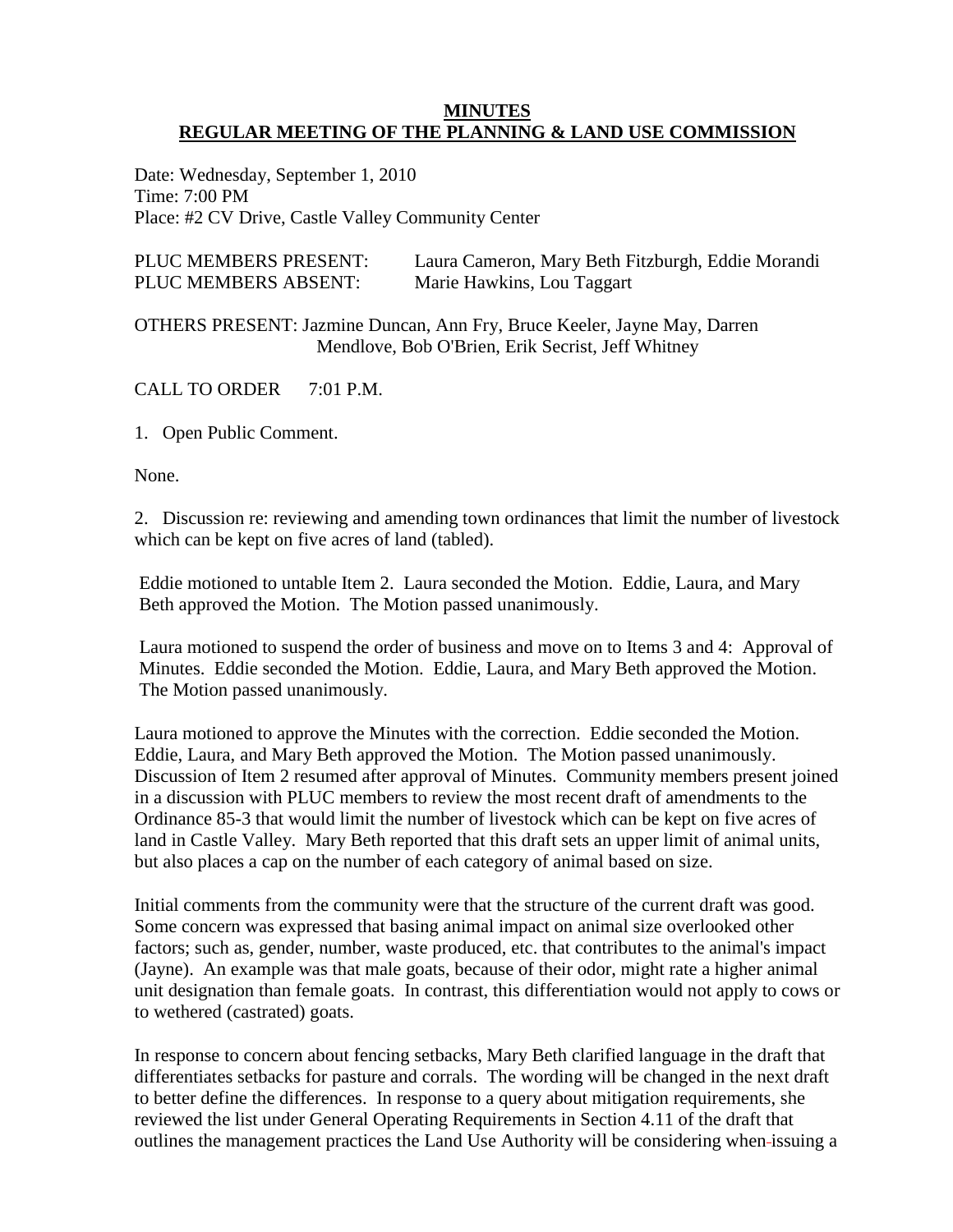CUP for larger number of animals. The first paragraph under General Operating Requirements also states that the Land Use Authority has the option to limit the number of animals allowed on a lot to less than the maximum during the first year of operation.

The group discussed enforcement issues. Some felt the honor system was the primary tool of compliance. Others thought infractions were likely to occur. It was generally agreed that the Town's Nuisance Ordinance provided a procedure for lodging complaints. Either an individual or the Town can file a complaint. Commercial operations are inspected by state.

It was noted that an ordinance to limit the number of livestock has been on the PLUC agenda for several years. The PLUC decided to move forward on the issue after a more recent threat of a dairy cow farm that seemed too large an operation for the Castle Valley community.

Mary Beth referred to the general feeling from the last PLUC Meeting that keeping the numbers of animals at a lower level would minimize impact. Some concern was expressed that caps on each size of animal would limit the flexibility provided by animal units. PLUC members clarified that the caps prevent a lot owner from maxing out on one type of animal and that the conditional use permit process addresses mitigation needs for larger operations. In addition, Section 4.9 outlines management practices expected of all livestock owners, whether under permitted use or conditional use. Another reason for addressing animal limits is to ensure sustainability of the water quality in Castle Valley.

There was a feeling from many that management practices were as important, or more important than, numbers; but most of those present were still in favor of caps. (Of six community members who voted, four were in favor of caps, two were against. All PLUC members present were in favor of CAPs. Marie, who was absent, sent a letter stating her strong support of CAPs.) Actual numbers for caps and for animal unit designations were discussed. One suggestion was to not set a cap, but grant the PLUC the right to impose one in the conditional use process. There was another concern that good management practices might not pass on to a new owner of a commercial operation. In this case, it would be better to establish lower numbers. PLUC members were in favor of caps but felt that some of the numbers could be raised. Mary Beth will check with Mike Johnson, Utah Extension Agent, to find scientific support for deciding upon specific numbers. The next draft will organize the unit designations and caps in table form. PLUC members present agreed on the numbers and caps in the draft with one change being the cap of medium sized animals going from 30 to 50 for conditional uses.

Some final comments follow:

Jayne: should there be a limit on the number of commercial livestock operations allowed? Erik: agriculture is a permitted use, which includes the sight, sounds, and smells of animals. Bruce: agriculture is part of establishing a responsible, sustainable community. Mary Beth: sustainable also means sustaining our aquifer.

Mary Beth will prepare a revised draft based upon input from this meeting. It will be placed on the Town website and a Public Hearing on the changes will be held at the October PLUC Meeting.

Eddie motioned to table Item 2. Laura seconded the Motion. Eddie, Laura, and Mary Beth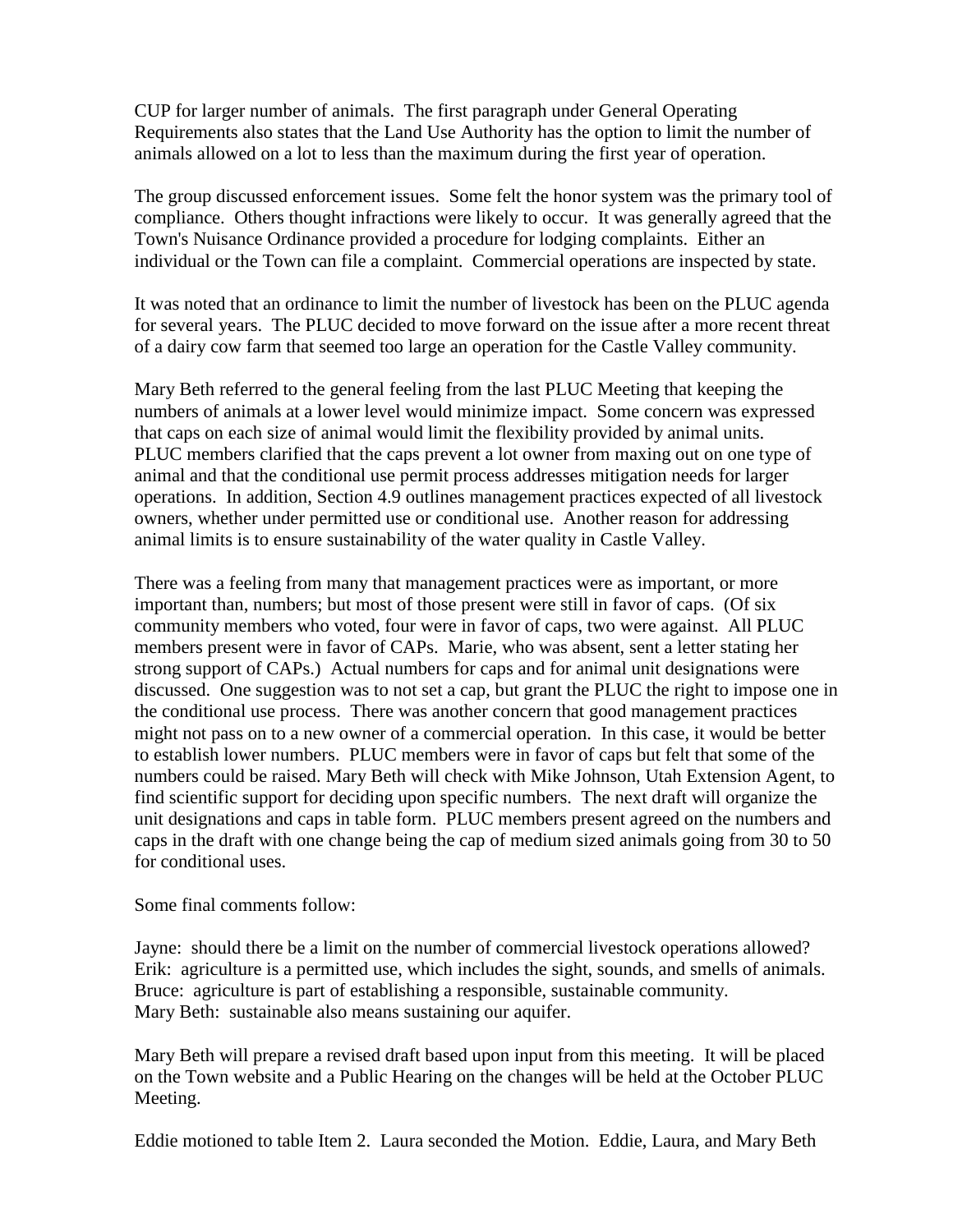approved the Motion. The Motion passed unanimously.

# APPROVAL OF MINUTES

3. Regular Meeting June 2, 2010.

Eddie motioned to approve the Minutes. Laura seconded the Motion. Eddie, Laura, and Mary Beth approved the Motion. The Motion passed unanimously.

4. Regular Meeting July 7, 2010.

A correction was made to note that Lou was absent from this Meeting.

Laura motioned to approve the Minutes with the correction. Eddie seconded the Motion. Eddie, Laura, and Mary Beth approved the Motion. The Motion passed unanimously.

5. Regular Meeting August 4, 2010.

Eddie motioned to approve the Minutes. Laura seconded the Motion. Eddie, Laura, and Mary Beth approved the Motion. The Motion passed unanimously.

### REPORTS

6. Town Council Meeting – Chair.

Faylene reported that the Town's new e-mail procedure will begin this month. Town Council and PLUC members and staff will be assigned an e-mail address through the Town website. All e-mail will go through that channel where it can be archived and be available as public documents.

7. Building Permit Agent.

Two building permits were issued. One Certificate of Land Use Compliance was received. One routine conditional use permit was approved. Jeff asked Faylene to forward Certificates of Land Use Compliance to the Grand County Assessors office when received. She will add this to the procedure for issuing these certifications. Jeff also reported that the County is moving to paperless building permits, which can be filled in on-line, then printed. He will make a copy available to us for our website.

### NEW BUSINESS

8. Discussion and Possible Action re: Conditional Use Permit for Lot #280.

Mary Beth reviewed the written responses that were sent in support of the Conditional Use Permit for Lot #280. Jayne May and Bob O'Brien were present and both expressed their support. Mary Beth reviewed the General Operating Requirements that would apply: no more than five cars per day, limited hours of operation, signage restrictions, visits by appointment only, no advertising of physical address. A farm stand is allowed, but visits to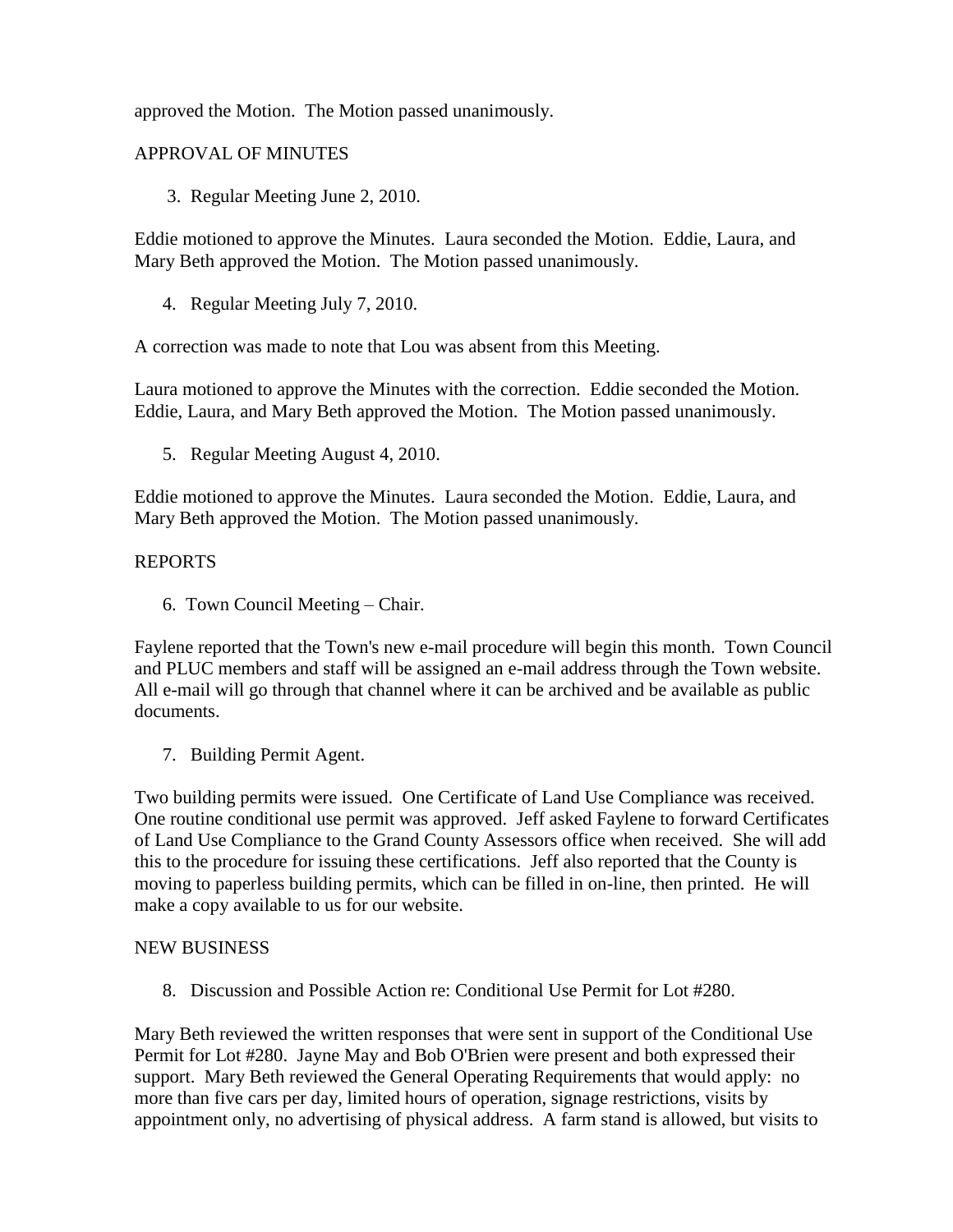buildings are restricted based upon the car visits per day. An occasional open house or educational visits are permitted.

Laura motioned to approve the Conditional Use Permit request with the exception that more than five cars per day would be allowed during occasional educational visits. Eddie seconded the Motion. Eddie, Laura, and Mary Beth approved the Motion. The Motion passed unanimously.

9. Discussion and Possible Action re: Policy for meeting cancellations and other PLUC procedural matters.

Members present discussed two policies for cancellation of a Meeting if the Chair is not able to attend. (1) the vice-chair makes the decision; and (2) all PLUC members participate in the decision. Any PLUC member could chair the Meeting, if necessary. Members present agreed that if the vice-chair does not want to chair a meeting, then any other member could chair and a meeting could be held as long a quorum is present (at least three members

Other procedural matters discussed were PLUC procedures for Public Hearings and making recommendations to the Town Council, Clerk procedures for ensuring that members who miss a Meeting receive the documents for that Meeting, new procedures for Town e-mail accounts, and clarification of language in Ordinance 85-3 that outlines how routine and non-routine CUPs are handled.

## OLD BUSINESS

10. Discussion and possible action re: amending 85-3 to require permanent structures intended for living purposes to meet the IBC definition for Dwelling Unit (tabled).

Eddie motioned to untable Item 10. Laura seconded the Motion. Eddie, Laura, and Mary Beth approved the Motion. The Motion passed unanimously.

Jeff Whitney had requested this change to Castle Valley's Land Use Ordinance to bring all permanent structures in Castle Valley in compliance with County and State law. The consensus of those present was to incorporate this change into the current draft of amendments to Ordinance 85-3.

### Left untabled.

11. Discussion and possible action re: creating a municipal zone for the town lot (tabled).

Eddie motioned to untable Item 11. Laura seconded the Motion. Eddie, Laura, and Mary Beth approved the Motion. The Motion passed unanimously.

Mary Beth reported that PLUC will not hold a Public Hearing on September 8 on this issue because the Town cannot apply for the CIB grant until February. The needed changes will be added to the current draft of amendments to Ordinance 85-3. The current draft alters the definition of "Building" and "Public Building." The term "Municipal" replaces "Public" and refers only to buildings owned by the Town or the Fire District. Changes in Section 1.5 allow the square footage of buildings on the Town lot to exceed 7,000 S.F. The square footage limit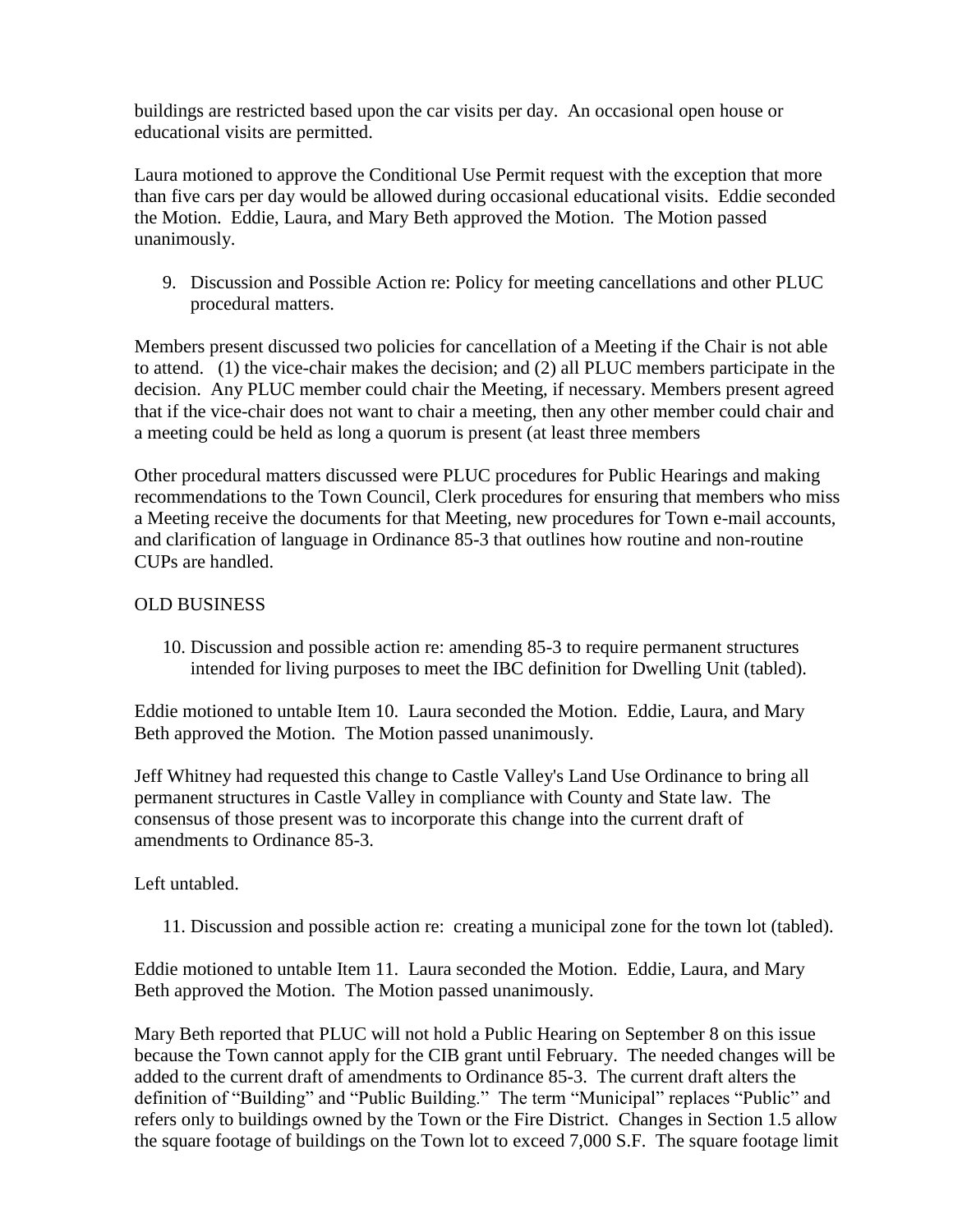is increased to 9,500 S.F. which allows the Town 7,000 S.F. and the Fire District 2,500 S.F. (current firehouse). Members agreed to put these changes into the current draft of amendments to Ordinance 85-3.

Left untabled.

12. Discussion and possible action re: reorganization and revision of Zoning Ordinance 85-3 (tabled).

Laura motioned to untable Item 12. Eddie seconded the Motion. Eddie, Laura, and Mary Beth approved the Motion. The Motion passed unanimously.

Changes to this Ordinance that were discussed and approved in earlier Agenda Items during this Meeting will be incorporated in the next draft of Ordinance 85-3. Other changes that have been made in the current draft include correction of typos, standardization of language to conform with County and State law, suggested changes from Craig Call, reorganization and new titles, two deletions that were covered in other parts, adjustments to TAD requirements, and standardization of language regarding variances. In regard to notification of a decision, Faylene will contact Jennifer to ensure that decisions are forwarded to her so that they are included in the lot folders. Members agreed to include these changes in the next draft of Ordinance 85-3.

Eddie motioned to retable Item 12. Laura seconded the Motion. Eddie, Laura, and Mary Beth approved the Motion. The Motion passed unanimously.

13. Discussion and possible action re: reviewing and amending Ordinance 96-1: Watershed Protection Ordinance (tabled).

Eddie motioned to untable Item 13. Laura seconded the Motion. Eddie, Laura, and Mary Beth approved the Motion. The Motion passed unanimously.

Mary Beth reported that the Town is pursuing memorandums of understanding and formal agreements with the various agencies that are associated with our watershed. Once those are complete, the PLUC can re-examine the Watershed Ordinance. Gerry Kinghorn has advised that we not change the Ordinance unless we have to.

Eddie motioned to retable Item 13. Laura seconded the Motion. Eddie, Laura, and Mary Beth approved the Motion. The Motion passed unanimously.

Laura motioned to adjourn. Eddie seconded the Motion. Eddie, Laura, and Mary Beth approved the Motion. The Motion passed unanimously.

**\_\_\_\_\_\_\_\_\_\_\_\_\_\_\_\_\_\_\_\_\_\_\_\_\_\_\_\_\_\_\_\_\_\_\_\_ \_\_\_\_\_\_\_\_\_\_\_\_\_\_\_\_\_\_\_\_\_\_\_\_\_\_\_\_\_\_\_\_\_\_**

ADJOURNMENT 9:56 P.M.

**APPROVED: ATTESTED:**